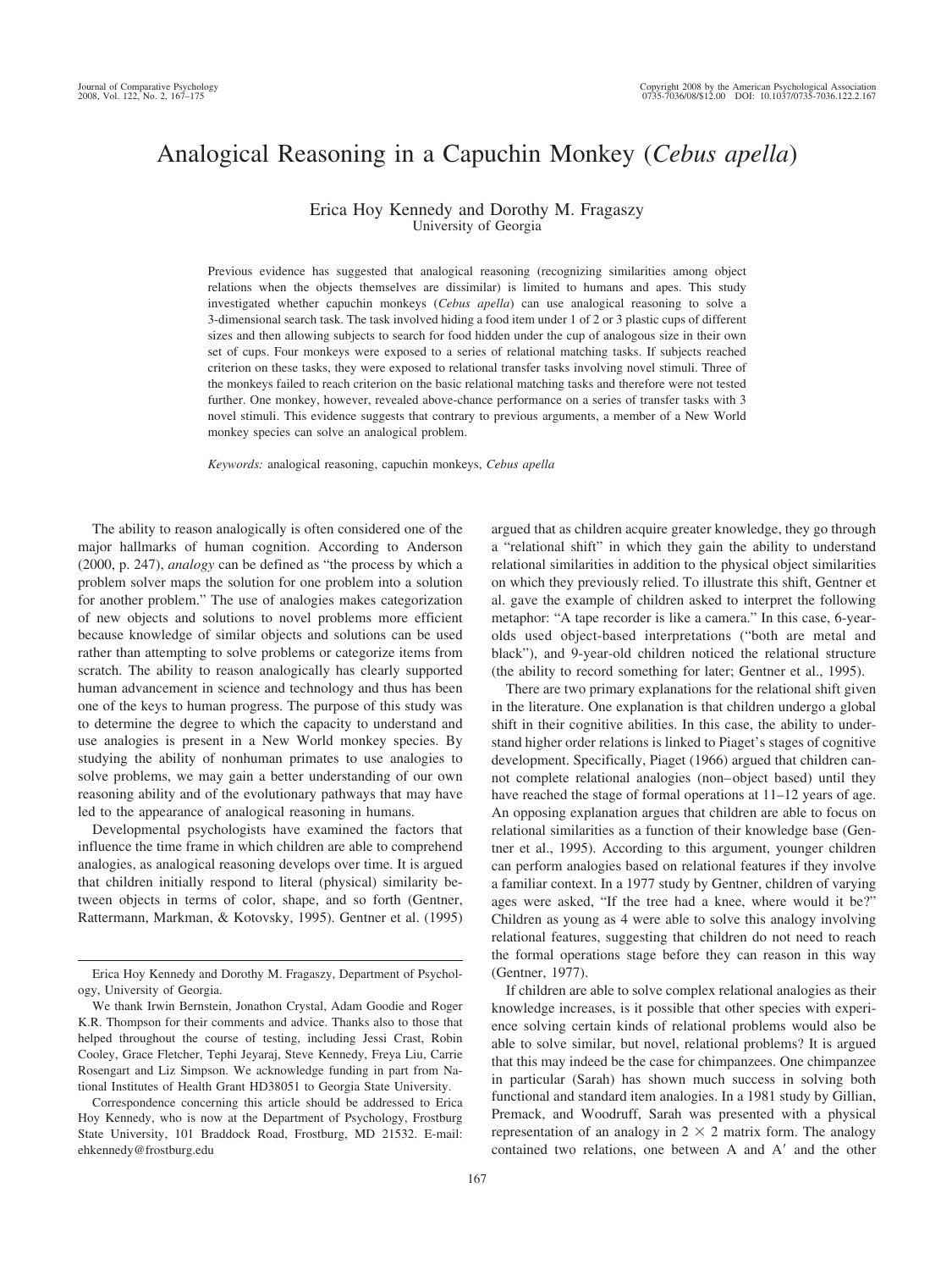between B and B'. For example, Sarah was presented with a large blue triangle (A), a small blue triangle (A'), a large yellow crescent  $(B)$ , and a small yellow crescent  $(B')$  in matrix form. Although the actual items being compared in this case were different (triangle and crescent), the relation between both pairs of items is the same (large to small). Sarah was presented with three stimuli in this form and was required to choose one item from a pair of objects to complete the analogy. One of the choices would complete a true analogy (i.e., maintain the same relationship between the pairs of objects), and the other item would not fit the analogy. It is important to note that the correct relation (large or small) varied across trials, so that it was not possible to use one generalized size rule (i.e., "always choose the smallest item") to solve these problems. Sarah was also exposed to analogies that required some understanding of the functional use of household objects that she had previously encountered. In this case, she was exposed to items such as a padlock and key in relation to a tin can and can opener. In previous experiments, Sarah had learned to represent the concepts *same* and *different* with plastic tokens (Oden, Thompson, & Premack, 2001). In this particular study, Sarah was required to use her prior knowledge of these concepts to label whether the two pairs of presented objects represented a *same* or *different* relationship. Sarah was successful at these tasks in both the geometric and functional forms, implying that she has the capacity to reason at the more abstract analogical level (Oden et al., 2001).

It is possible that Sarah's ability to reason analogically was a function of her extensive training with the concepts of *same* and *different* (Premack & Premack, 2003). Premack and Premack (2003) reported that chimpanzees without *same– different* training could solve basic relational matching problems as the result of extensive trial and error learning, although they were unable to solve more complex analogies. Thompson, Oden, and Boysen (1997) reported that chimpanzees with prior training with tokens were able to solve relational matching problems with nondifferential reinforcement, suggesting that the ability to use tokens facilitates analogical reasoning.

According to Oden et al. (2001), there is no evidence that primates other than apes are able to perceive or solve analogies. Studies investigating analogical reasoning in rhesus macaques (*Macaca mulatta*) and capuchin monkeys (*Cebus apella*) using conceptual matching-to-sample (MTS) and dishabituation paradigms have produced negative results in terms of the ability of these species to comprehend analogies (Thompson & Oden, 1995; Thompson et al., 2000). These results suggested that there may be a fundamental difference between monkeys and apes in terms of their capacity to understand analogies.

A more recent study by Spinozzi, Lubrano, and Truppa (2004), however, provided evidence that monkeys are able to reason about abstract relations. In this study, five capuchins were tested on their ability to perform a MTS task that involved matching the spatial relations *above* and *below.* In this case, subjects were required to match an image of a horizontal line with a dot situated either above or below the line to another image representing the same spatial relationship (*above* or *below*) between the line and the dot. The monkeys were successful in matching the images when the choices included an image that matched the sample in terms of the relation between the line and the dot, but the distance between the dot and the line were varied so that there was no choice that was an identical match to the sample. The authors argued that these results

provided evidence that capuchin monkeys can reason about abstract spatial relations (*above* vs. *below*). The current study aimed to determine whether capuchin monkeys were capable of solving a complex analogical task that more closely mirrored those that have been solved by young children and chimpanzees.

The capuchin subjects in the current study were chosen because they have had many years of experience solving experimental problems, particularly spatial relational problems such as navigating two-dimensional mazes and using a variety of tools (e.g., Cummins-Sebree & Fragaszy, 2005; Fragaszy, Johnson-Pynn, Hirsh, & Brakke, 2003; Johnson-Pynn, Fragaszy, Hirsh, Brakke, & Greenfield, 1999; Rosengart & Fragaszy, 2005; see Fragaszy & Cummins-Sebree, 2005, for review). The developmental literature has provided much evidence suggesting that prior knowledge plays a key role in forming effective problem-solving strategies (Alexander & Schwanenfluegel, 1994; Gaultney, Bjorklund, & Schneider, 1992; Schneider, Bjorklund, & Maier-Bruckner, 1996; Woloshyn, Pressley, & Schneider, 1992). If the capuchins in this study were able to solve spatial analogies, it would suggest that analogical reasoning is not limited to apes, but instead that individuals from other taxa may also reason in this way, particularly if they have extensive experience solving relational problems.

This study was modeled from a task that has previously been used to test the analogical reasoning abilities of children. Gentner and Rattermann (1991) describe an unpublished study (Rattermann, Gentner, & DeLoache, 1987) in which 3 and 4-year-old children were asked to complete what they called a "perceptual matching task". In this study, both the child and the experimenter had a set of three objects (such as flower pots) that decreased in size in a continuum from left to right. The experimenter would hide a sticker under one of her three objects and then ask the child to use this information to find a sticker hidden under the child's own set of objects. The correct response in all cases was to search under the object of the same relative size as that revealed by the demonstrator (i.e., smallest object to smallest object, or largest object to largest object, varying across trials). The purpose of the study was to determine whether the children would rely on a strategy dependent on object similarity or relational similarity. Thus, both sets of stimuli also included some degree of object similarity. For example, if the experimenter's set of stimuli included flower pots of sizes 4, 3, and 2, then the child's set would include pots of sizes 3, 2, and 1. Pots of size 3 and 2 occur in both sets (and are physically identical), but they do not share relational similarity between the sets (size 2 serves as the smallest for the experimenter, but as the middle size for the child). If children are able to use the rule based on relational similarity to find their sticker, then they should not be confused by the object similarity. Gentner and Rattermann (1991) report that younger children (3 year-olds) showed poorer performance on this task in comparison with 4-year-olds, suggesting that the ability to reason about relations develops over time.

In the current study, capuchins with no prior training with symbols, the *same– different* concept, or MTS tasks were required to use the experimenter's demonstration of retrieving a hidden food item to find hidden food in the analogous location under the subject's set of objects. Although the basic task (searching for a hidden object) used in the current study was modeled after Rattermann et al.'s (1987) study with children (as described by Gentner & Rattermann, 1991), several aspects of the procedure (such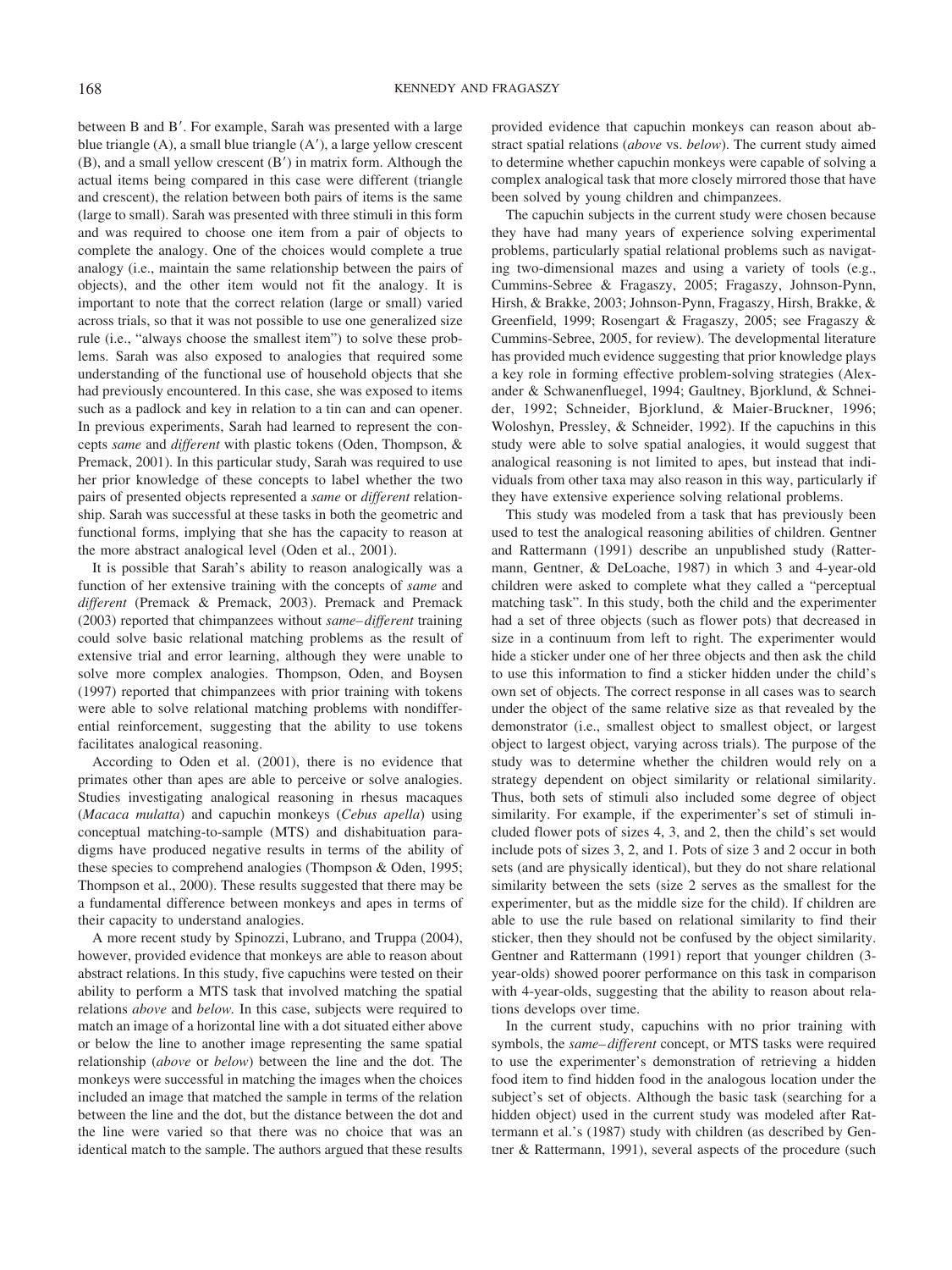as number of trials and number and arrangement of stimuli) were altered to accommodate differences inherent in working with monkeys rather than children. A key difference was that the current study included a series of four different testing phases that were presented in an order that we hypothesized to increase in difficulty on the basis of the tasks' demands. This design feature was included in hopes of facilitating the emergence of analogical reasoning.

We expected that the extensive prior problem-solving experience of the subjects would provide the knowledge base needed for the monkeys to solve both physical matching and relational problems. In addition, we predicted that the specific experience with the physical matching task should aid the monkeys in acquiring the skills needed for the relational matching task. Previous work with these subjects (Hoy & Fragaszy, 2004) revealed that capuchins that were exposed to computer mazes in order of increasing difficulty performed significantly better than those that received the same mazes in random order. This suggests that initial exposure to relatively simple problems (i.e., a physical matching task) may aid in the solution of more difficult problems presented later (relational problems).

We made two primary predictions concerning the performance of capuchins solving both physical identity and relational matching problems: (a) As previous research has shown that relational problems are more difficult than physical matching problems, subjects should require more trials to reach criterion for the relational matching task in comparison with the physical matching task and (b) capuchins should be able to reach criterion on both the relational matching task with the distracter and the relational transfer task if they reached criterion on the initial relational matching task (without the distracter). If capuchins are ultimately able to perform this task using a strategy based on relational similarity, then it can be argued that the ability to reason analogically is not limited solely to apes and humans and may instead be found in a more diverse range of species.

#### Method

#### *Subjects*

Four male capuchin monkeys (*Cebus apella*) participated in this study. These monkeys ranged in age from 10 to 20 years old. All subjects had several years of experience with instrumental spatial problem-solving tasks (including computer joystick problems and touchscreen and tool-use tasks; for more detailed descriptions of the previous experience of these subjects, see Cummins-Sebree & Fragaszy, 2005; Fragaszy et al., 2003; Leighty & Fragaszy, 2003; Rosengart & Fragaszy, 2005). All subjects also had experience with a food search task as part of a study investigating the A-not-B error (Rosengart, 2005). The monkeys were pair-housed at the University of Georgia. None of the animals were food deprived during testing, although testing occurred before either their morning or afternoon feedings. The monkeys received a diet of Purina monkey chow and fruit. The care and experimental treatment of the monkeys followed local and federal regulations concerning humane care and treatment.

#### *Materials*

Subjects were transported to a room adjacent to their housing area for testing. Subjects were tested in a cage (64 cm  $\times$  47 cm  $\times$ 

78 cm) composed of metal mesh and two Plexiglas side panels. One of the Plexiglas panels contained a rectangular hole in the lower half of the panel that allowed subjects to extend their arms outside of the cage to manipulate objects. The stimuli were presented to the subjects on a metal cart that was pushed up to the Plexiglas panel of the test cage. This cart was the same height as the floor of test cage. A small steplike tiered platform was placed on top of the cart to display the stimuli. Both "steps" were 15.24  $\text{cm} \times 20.32 \text{ cm}$  in dimension and contained five evenly spaced markings to indicate the locations for stimulus placement. The second tier was approximately 2.54 cm higher than the bottom tier (see Figure 1). During testing, subjects were rewarded with a food item (dried fruit, nuts, or cereal) on completion of a successful search. A white poster board that was  $60.56$  cm  $\times$  81.28 cm in dimension was used as a barrier to obstruct the subjects' view while the experimenter hid the food for each trial. A video camera was used to record testing sessions to allow playback for scoring purposes.

The experimental stimuli consisted of two sets of eight plastic stacking cups (children's toys), spray-painted black. The cups in these sets ranged in diameter from 5.08 cm to 8.89 cm. A new set of stimuli was used for the final relational matching transfer testing phase. These stimuli consisted of two sets of eight plastic stacking cubes that were painted yellow and ranged in width from 4.13 to 7.30 cm. Thus, these two stimulus sets differed in shape and color.

#### *Procedure*

Testing occurred over a span of approximately 9 months, during which time subjects were tested between 4 and 7 days per week. Each testing session lasted approximately 30 min and consisted of no more than 22 trials per day. This maximum number of trials per day was chosen because subjects' attention tended to decrease after 22 trials during preliminary training.

#### *Preliminary Training*

All subjects were exposed to a series of trials to familiarize them with the search task. For all phases, an assistant read aloud the size of the cups to be used in each trial, their position, and the relative size of the cup that was to serve as the hiding location ("big" or "small"). On the start of a trial, the experimenter called the subject's name to gain the subject's attention. For preliminary training, a single cup was placed on the bottom tier of the stimulus platform. The experimenter then lifted the cup and pointed to the food item hidden under it. The experimenter then once again covered the food with the cup, while keeping a finger on top of the cup hiding the food. The cart and platform were then pushed up to the test cage, allowing the subject to search under the cup and retrieve the food item. Until the monkey chose a cup, the experimenter fixed her gaze at a designated point on the wall above the testing cage. If the food was not retrieved in 30 s, the trial was repeated. The size of the cup used in each trial was randomized, although no cup was used for more than two consecutive trials. Each subject was exposed to 20 initial training trials.

This same training procedure was then repeated using two cups of different sizes. In this case, the experimenter revealed a food item hidden under one of two cups that were placed side by side on the lower tier of the platform. The subject was then given imme-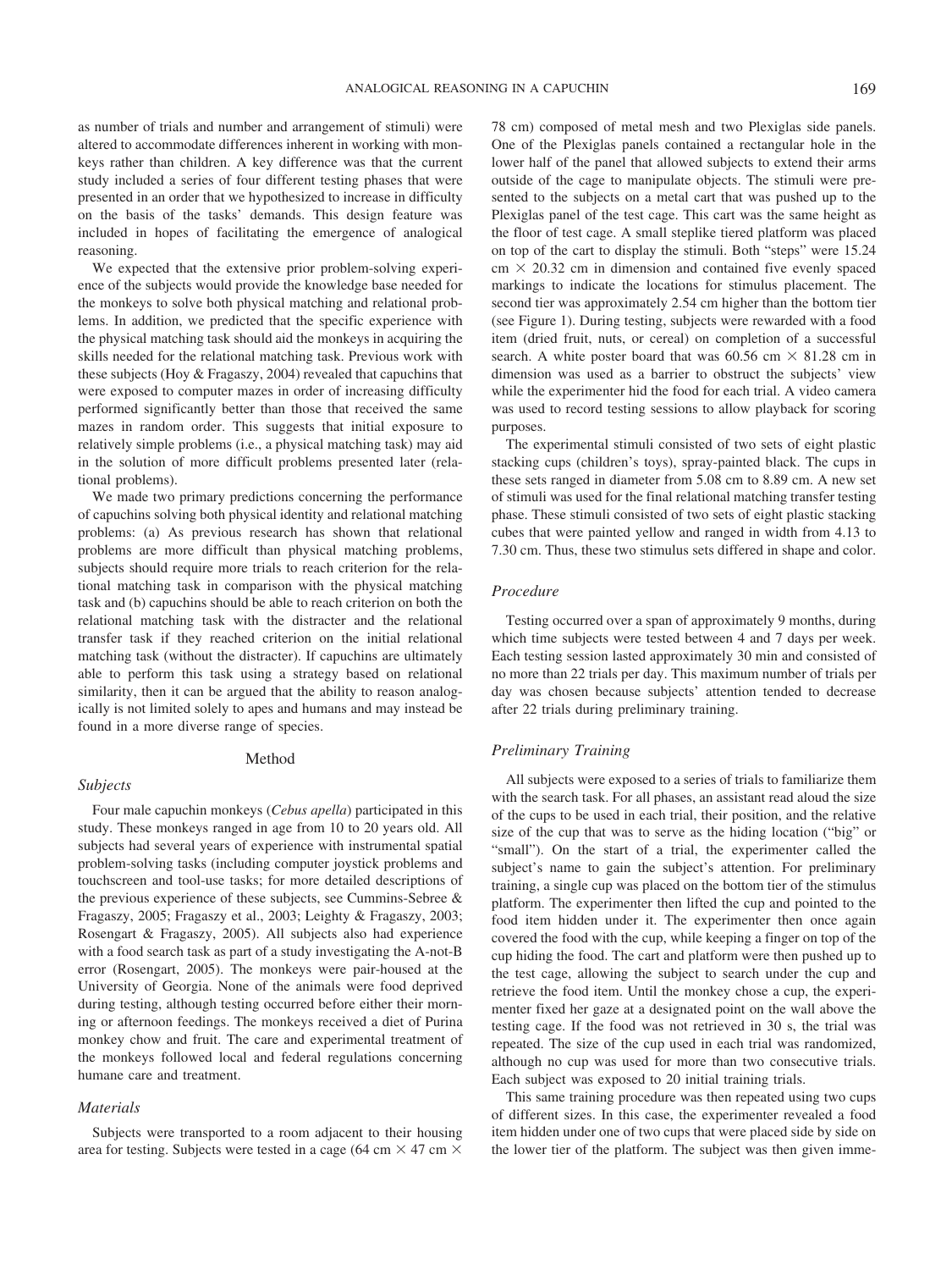

*Figure 1.* Depiction of stimulus arrangement for five matching tasks. (Note that objects pictured are not drawn to scale.) The arrow between cups indicates the correct match.

diate access to the platform and allowed to search. In this training phase and all subsequent testing phases, if the subject chose the wrong cup, the cart was removed from the subject's reach and the monkey did not receive a food reward. Following an incorrect choice, the trial was repeated from the beginning (with the partition placed between experimenter and subject) after a 5-s intertrial interval. The trial was repeated in this fashion until the monkey chose the correct cup and received a food reward. The size of the cup that was used to hide the food was randomized, except that no cup served as the correct choice for more than two consecutive trials. The position of the cup used to hide the food was counterbalanced to eliminate any potential side bias. Subjects completed a minimum of 30 trials with two search locations. Subjects progressed to the MTS phase after finding food on the first trial on 80% of 30 consecutive trials involving two search locations.

#### *Matching-to-Sample*

After completing preliminary training, subjects were exposed to basic MTS trials. (See Figure 1 for a diagram of the stimulus arrangement for MTS and subsequent testing phases.) For these trials, a pair of cups of different sizes was placed on the lower tier of the platform (hereinafter referred to as the subject's set). A single cup that matched the size of one of these two cups was placed in the center of the higher tier (hereinafter, the experimenter's set). For MTS, cups in the subject's set were randomly assigned to one of five possible positions on the platform, whereas the single cup in the experimenter's set remained fixed in the middle position on the upper tier. Note that for all subsequent testing phases, cups in both the subject's set and the experimenter's set were randomly assigned to one of five positions on each tier of the platform. Therefore, there was no consistent spatial arrangement of the varying-sized cups in each set, and the spatial arrangement of each set was independent of the other. This procedure was adopted so that subjects could not develop a successful strategy on the basis of the spatial position or alignment of stimuli. The manipulation of the cups and the food for all testing phases was done with the partition blocking the subject's view of the platform (as illustrated in Figure 2).

Before the start of a trial, the experimenter hid food under the appropriate cups, out of the subject's view. The experimenter then gained the subject's attention and revealed a food item that had



*Figure 2.* The experimenter places an opaque barrier between the monkey and the experimental apparatus while she baits her cup and the monkey's cup. The photograph also shows the arrangement of stimuli on the experimenter's shelf (above) and the monkey's shelf (below).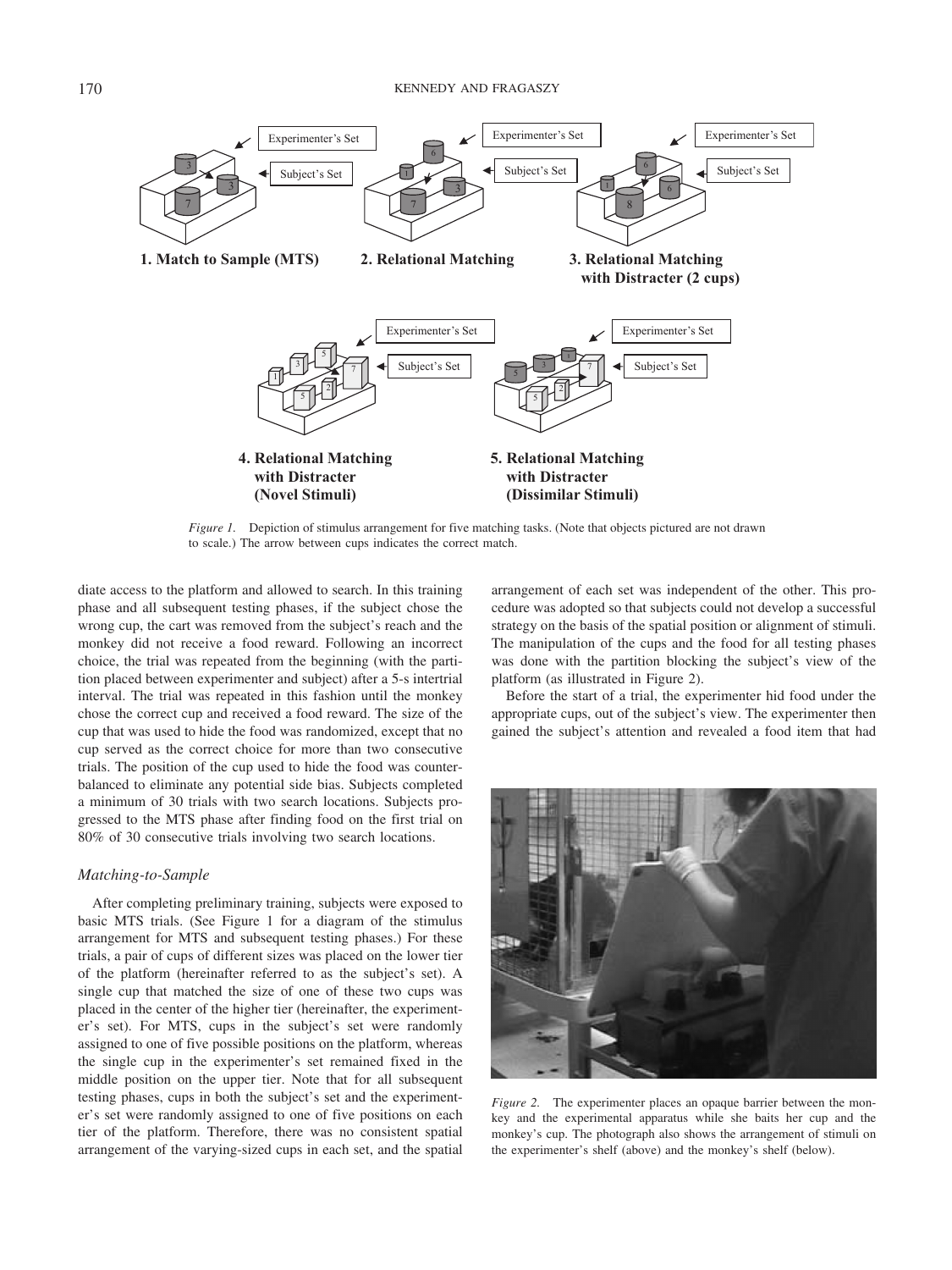been hidden under the cup on the upper tier. The platform was then pushed within the subject's reach, and the subject was permitted to search under one of the two cups on the bottom tier. To find the hidden food, the subject had to choose the cup that matched the size of the cup under which the food was hidden on the higher tier. (Note: For all testing phases, the higher tier of the stimulus platform was very difficult, but not impossible, for the subjects to reach because of its distance from the testing cage. If a subject managed to reach a cup on the higher tier, this was considered an incorrect response, and the trial was repeated. This happened on fewer than 1% of trials.) Each subject continued testing until he reached a criterion of 9 correct trials out of 11 consecutive trials in two consecutive testing sessions. This distribution of scores (9 out of 11 trials) represents a significant difference ( $p < .05$ ) in the number of correct responses in relation to the total number of choices made according to the binomial distribution with chance responding of 0.50.

## *Relational Matching*

After reaching criterion on the MTS phase, subjects were exposed to relational matching trials. In this phase, all four cups used were different sizes, and a food item was first hidden under one of two cups in the subject's stimulus set and the cup of the same relative size in the experimenter's set, out of the subject's view. At the start of a trial, the experimenter revealed and pointed to the food item hidden under the cup in the experimenter's set with the same size relation (i.e., large or small) to that of the cup hiding the food in the subject's set. To find the hidden food, the subject needed to recognize the relation of the cups in the experimenter's set and use the assessment of this relation to search under the cup of the same relative size in his own set. If the subject made an error on his first search attempt, the trial was repeated until the subject searched in the correct location. Subjects continued testing until they reached a criterion of 9 correct trials out of 11 trials in two consecutive testing sessions or completed 600 trials. If a subject failed to reach criterion after 600 trials, testing was discontinued.

## *Relational Matching With Distracter*

The procedure in this phase was identical to that used in the relational matching phase. The primary difference between the two phases was that the experimenter's stimulus set and the subject's set contained a cup of identical size that served as a distracter. The cups in the two sets did not, however, share the same size relation. For example, if both sets contained the same size 3 cup, in the experimenter's set this cup served as the largest of the set, whereas in the subject's set this cup served as the smallest. Therefore, if the experimenter hid the food under the largest cup (size 3) in her set, the subject had to ignore the identical cup in his set and choose the largest cup (size 5) based on a relational size rule. Another difference in this phase was that half of the trials involved using two sets of two cups, and half involved using two sets of three cups. In the three-cup sets, the intermediate cup was never the sample.

Trials involving two- and three-cup sets were randomly interspersed within each testing session. The subject continued testing until he reached the criterion of 9 out of 11 trials correct in consecutive testing sessions for the two-cup trials and 7 out of 11 trials correct in consecutive testing sessions for the three-cup trials.

## *Relational Matching With Distracter: Transfer Test With Novel Stimuli*

Once a subject reached criterion on the relational matching with distracter task, he was exposed to a transfer test involving novel stimuli (yellow cubes). For transfer trials, two sets of yellow cubes were used. As this task was expected to be difficult for subjects, these transfer trials were interspersed randomly with trials from the previous testing phase (relational matching with distracter) using the familiar stimulus set (black cups). As with the previous phase, half of the trials involved sets of two stimuli, and the other half involved sets of three stimuli. As in the previous relational matching task with three cups, the intermediate cup was never correct. Each testing session consisted of four trials involving yellow cubes (transfer trials) and seven trials involving black cups (familiar trials), in random order. The subject completed a total of 60 transfer trials (30 trials involving sets of two stimuli and 30 involving sets of three stimuli).

# *Relational Matching With Distracter: Transfer Test With Dissimilar Stimuli*

In the final transfer phase, the subject was presented with relational matching with distracter trials that had an additional modification. In this phase, the experimenter's set of stimuli differed in color, shape, and size from the subject's set (see Figure 3). For example, for each trial in a session, the experimenter's set of stimuli consisted of three black cups of varying sizes and the subject's set consisted of three yellow cubes of varying sizes. In this phase, all trials involved sets of three stimuli (or three choices). A correct search required using a relational size rule to match physically dissimilar stimuli (i.e., the largest black cup with the largest yellow cube). The subject was presented with three of these transfer sessions, for a total of 33 trials.



*Figure 3.* The experimenter places her finger on the baited cup in her array as the monkey watches in the choice phase in the relational matching task with dissimilar stimuli. Note that the experimenter's set is composed of black cylindrical cups and the monkey's set is composed of yellow rectangular cubes.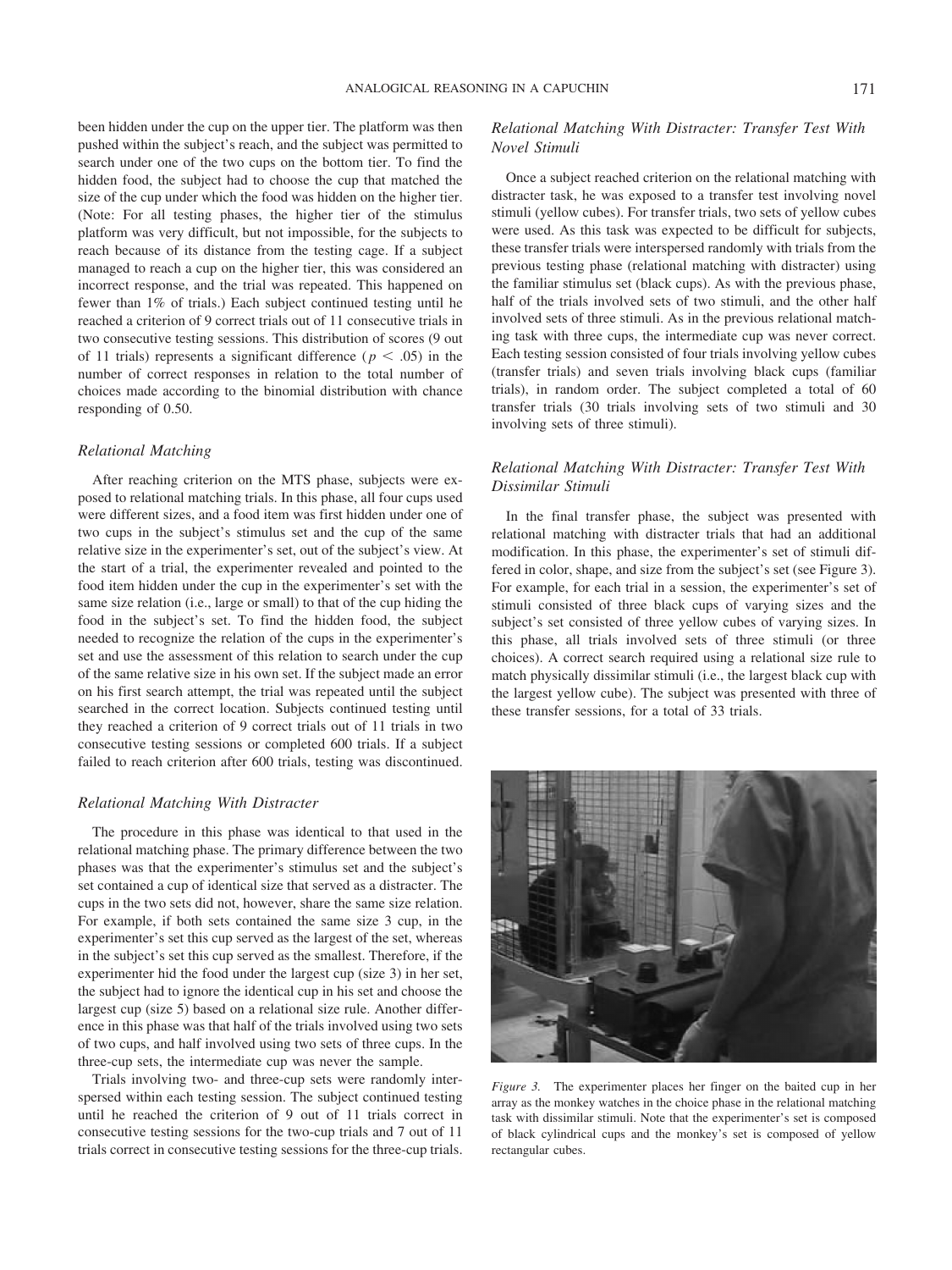#### *Control for Experimenter Cues*

To determine whether subjects were making choices on the basis of inadvertent cues from the experimenter during testing (i.e., gaze direction or body tilting), a second video camera was positioned next to the monkey's testing cage to film the experimenter from the subject's perspective. This additional camera view was used to film the two transfer phases. Following testing, three human observers watched 29 randomly selected trials from these phases from the subject's perspective. The observers were instructed to determine the position of the correct choice (right, middle, or left) solely on the basis of the experimenter's actions as she presented each trial to the subject. The observers (like the subject) were unaware of which cup was baited and were unable to see the cups as the experimenter hid the food. If the observers were unsure of their choice, they were asked to guess a location and indicate that they were not sure of their choice. The observers indicated that they were not sure of their choice on the basis of the experimenter's actions in more than 98% of the trials scored. The observer's choices were compared with the correct choices for each trial, and binomial tests revealed that the observers chose the correct position at or below chance levels. This indicates that the experimenter provided no reliable cues that humans could detect as to the location of the correct choice other than showing the subject the hidden food in experimenter's stimulus set.

## *Analysis*

Performance for the matching and relational matching phases was measured in terms of the number of trials required to reach criterion. We considered only first choices when determining whether subjects reached criterion. A binomial test was used to determine whether subjects preferred to choose the stimulus that was the exemplar's physical match if an error was committed in the relational matching with distracter phase, using a chance level of .33.

Performance for the two relational matching transfer tasks was measured solely in terms of whether the subject committed fewer errors than expected by chance according to a binomial test. It is important to note that the intermediate-sized cup never served as the stimulus in any testing phase. Therefore, only the largest and the smallest cups were possible correct options. Although in one sense, this sets chance responding to .50 (as the subject was choosing between the smallest and largest stimuli), the subject first had to judge the relative size of each cup to identify the largest and smallest, and this required comparing all three cups. For this reason, we felt justified at setting chance performance at .33 for trials involving sets of three stimuli. However, we also analyzed the data using .50 as chance responding, to be conservative. The results did not change whether chance was set at .50 or .33. Alpha was set at .05 for all analyses.

#### Results

#### *Matching-to-Sample*

All 4 subjects reached criterion on the MTS task. Subjects required between 309 and 1,113 trials to reach criterion on this task (see Figure 4). Nick was the only monkey of the 4 tested that



*Figure 4.* Number of trials required to reach criterion for the matchingto-sample phase.

showed evidence of a side bias for MTS, with 63% of his choices (202 of 322) being made to his right side.

#### *Relational Matching*

Three monkeys (Nick, Leo, and Solo) failed to reach criterion for the relational matching phase after completing 600 trials and were not tested further. Mickey was the only monkey to reach criterion on this task. He reached criterion on this phase after completing 143 trials.

# *Relational Matching With Distracter*

Mickey reached criterion on the relational matching with distracter phase after having completed 28 of the two-cup trials and 55 of the three-cup trials. For trials involving sets of three cups, Mickey chose the cup that was not the exemplar's physical match on 46 of 72 trials that resulted in error. A binomial test revealed that when Mickey committed an error, he preferred the cup that was not the physical match to the exemplar at above-chance levels  $(p < .05)$ .

# *Relational Matching With Distracter: Transfer Test With Novel Stimuli*

In the first transfer phase, Mickey was presented with familiar relational matching with distracter trials (involving black cups) that were mixed with transfer trials involving novel stimuli of different color, shape, and size (yellow cubes). Mickey searched in the correct location on 38 out of 60 transfer trials, with correct searches occurring on 60% (18 of 30) of trials involving two search locations ( $p = .08$ ) and 67% (20 of 30) of trials involving three search locations ( $p < .05$ ). Mickey was correct on 86% (42) of 49) of trials involving two search locations and the familiar black cups and 63% (35 of 56) of trials involving three search locations and black cups. Overall, Mickey made errors on 28 out of 105 (27%) familiar trials with black cups and on 23 out of 60 (38%) transfer trials involving the novel yellow cubes.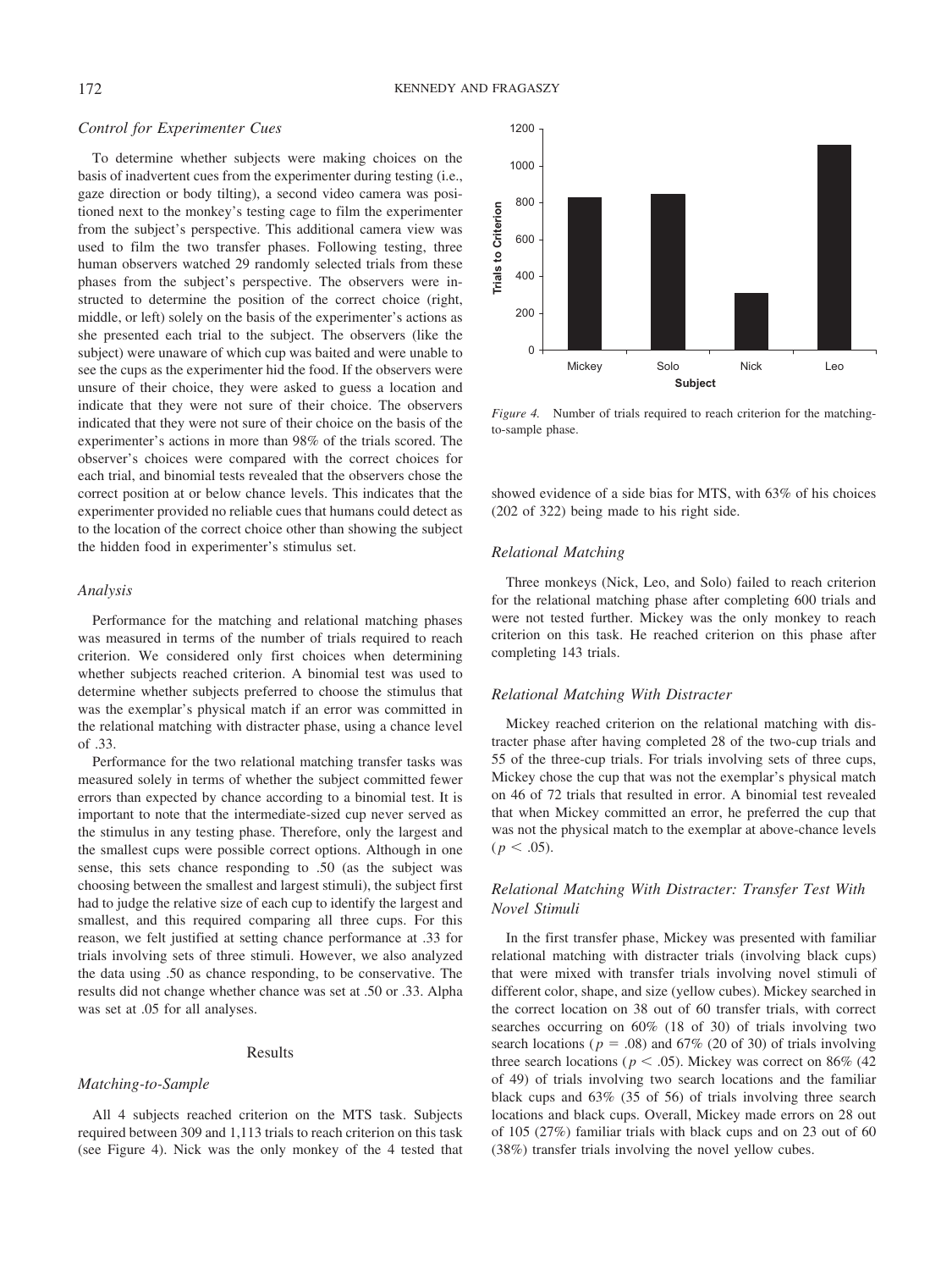## *Relational Matching With Distracter: Transfer Test With Dissimilar Stimuli*

For the final transfer phase, Mickey was presented with relational matching with distracter trials in which the experimenter's stimulus set and the subject's stimulus set were different from one another (i.e., the experimenter's set was composed of black cups and the subject's set was composed of yellow cubes). All of these trials had three possible search locations (setting chance performance at 33%). In this phase, Mickey searched in the correct location on 70% (23 of 33) of trials. He chose the correct location on 7 of 11 trials in the first testing session and 8 of 11 on each of the final two sessions. This performance is significantly above chance according to binomial tests.

We conducted additional analyses to examine the errors Mickey made during the final testing phase. Mickey showed no bias in his errors in regard to the relative position of the stimuli. He made four errors to the stimulus on the right, three to the stimulus in the middle, and three to the stimulus on the left. We considered the possibility that Mickey may have made more errors when the exemplar was directly aligned with another stimulus in his set. For example, if the exemplar was in the fourth position in the experimenter's set, Mickey may have been tempted to choose the stimulus directly aligned with this stimulus (in the fourth position in the subject's set). This did not appear to be the case, however, as only four errors involved stimuli that were in direct alignment with the exemplar ( $p > .05$ ). Nor did Mickey show a bias to choose a stimulus of a particular relative size. Six out of 10 errors involved selecting the intermediate-sized stimulus, three involved the smallest, and one involved the largest. Because Mickey made errors by selecting the intermediate-sized stimulus, this suggests that he was not using a rule that involved simply eliminating the intermediate-sized stimulus and choosing between the remaining two stimuli.

#### Discussion

The results of this study provide evidence that a capuchin monkey can solve analogical problems similar to those solved by young children and chimpanzees. Although only 1 subject of the 4 tested reached criterion on the relational matching task with a distracter, he did so after completing relatively few of these trials (143). It was originally believed that the relational matching tasks would prove more difficult in comparison to the physical matching tasks. The relational matching tasks were clearly difficult for the majority of subjects, as was particularly evident in the performance of Nick, who solved the MTS task in relatively few trials (300) but failed to reach criterion after completing 600 trials on the relational matching task. However, the subject who solved the relational matching task (Mickey) did so in many fewer trials than he required to reach criterion on the MTS task (more than 800). It is possible that presentation of the physical matching tasks before the relational matching tasks may have made it more difficult for monkeys to switch to making a choice on the basis of size relations. Alternatively, learning the physical matching rule first may have facilitated relational matching performance. There is evidence of this facilitation (known as the progressive alignment effect) in children who first learn a physical matching rule and are then presented with a relational matching task (Kotovsky & Gentner, 1996). Future studies could examine the effects of presentation order on the development of relational reasoning in monkeys by counterbalancing the order in which these tasks are presented. In any case, although the sample size for this experiment was small, it is apparent that there are individual differences in the ability to solve these problems, and further investigation is necessary to determine the role that the scaffolded presentation of these tasks plays in performance.

The most significant finding of this study was that 1 subject, Mickey, used a relational matching rule to match items from two physically dissimilar sets of stimuli (the final test phase). This phase involved a problem that was most clearly analogical in nature because solving the problem involved assessing the relative size of the exemplar in comparison to the other items within one set, and then using that assessment to choose the stimulus of the same relative size in the subject's set, which consisted of entirely different items. Although it could be argued that Mickey could solve the relational matching with distracter task by excluding the physical match and then choosing the cup that is most similar to the exemplar, this strategy would not result in above-chance performance for the final transfer phase. In this phase, there was no true physical match to exclude (because the items in both sets differed in color, shape, and size), and choosing the stimulus that was the most similar in size to the exemplar would not result in above-chance performance with three choices. Therefore, the results of this final phase of testing provide strong evidence that Mickey was using analogical reasoning to solve this problem.

The only analogical problem in which Mickey did not reach above-chance performance involved sets of two novel stimuli (18 of 30 trials correct vs. 20 of 30 trials correct for three-cup trials). Although the difference in the number of correct choices between two- and three-stimulus trials is small, it was enough to affect statistical probability. Additional testing is necessary to determine whether the difference is reliable. Regardless of his performance on this testing phase, Mickey solved two out of three transfer tests at above-chance levels, including the final transfer phase that represented the most complex analogical problem in this series of tasks.

Mickey's performance provides compelling evidence that a member of a New World monkey species can solve a problem involving analogical reasoning. This finding suggests that there is no firm divide between apes and monkeys in their capacity to reason in this way. Gentner et al. (1995) has argued that analogical reasoning abilities in children develop as a function of increasing general knowledge of the world rather than as a function of age. We would argue that prior experience solving a wide range of problems facilitated the analogical reasoning abilities of the nonhuman primates that have shown the ability to complete these tasks. The chimpanzees that have solved these problems, and the capuchins in the current study, have had years of experience solving a wide range of experimental problems including threedimensional search tasks. As there is much evidence to suggest that prior knowledge plays a key role in problem solving in humans (i.e., Alexander & Schwanenfluegel, 1994; Gaultney et al., 1992; Schneider, Bjorklund, & Maier-Bruckner, 1996; Woloshyn et al., 1992), it is possible that the knowledge gained from the exposure to other similar tasks aided these nonhuman primates to reason analogically. In addition, the scaffolded nature of this set of tasks was designed to aid in the development of the use of a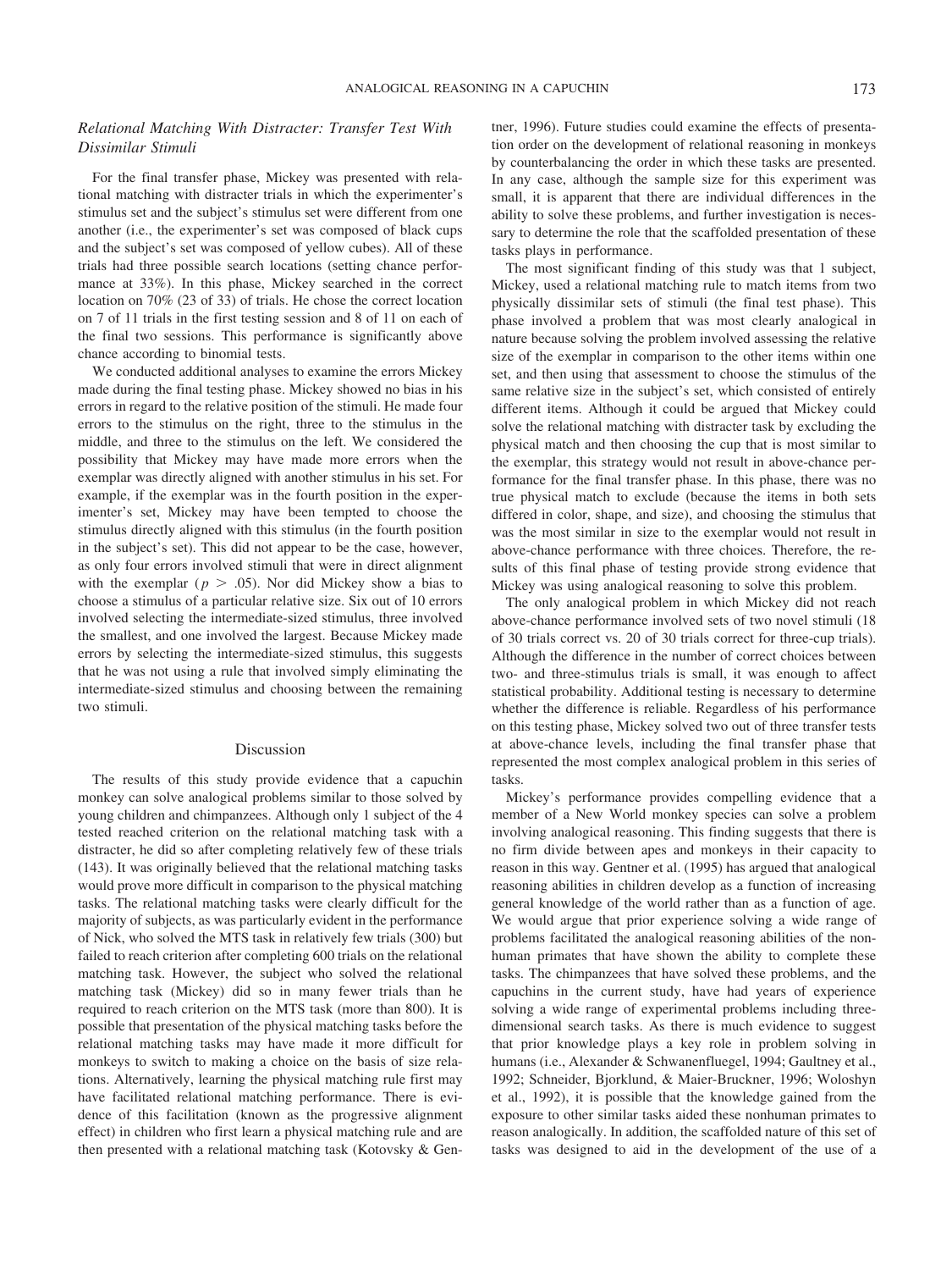relational rule. It would be useful to examine the extent to which experience specific to this task affects performance in comparison with general problem-solving experience gained outside of this task by presenting experimentally naïve monkeys with this same set of problems. If naïve monkeys are able to solve this problem with the help of this scaffolded set of tasks, this would suggest that experience specific to this problem plays a greater role in facilitating the use of relational rules than does more general problemsolving experience.

Mickey's singular success in this series of tasks begs the question of whether he is generally good at solving cognitive tasks. This is not the case, however, as Mickey's prior performances on other experimental tasks were decidedly mediocre in relation to the other capuchins in our lab. What distinguished him from the others in this experiment was his relatively high motivation and attention to the task. It is not clear why this particular task appealed to him more than others presented in our lab, although it is possible that Mickey showed greater motivation in this task because it involved actively searching for food. It remains unclear, however, why Mickey performed better on this task in comparison with the three other monkeys tested.

The findings of the current study correspond with those of Spinozzi et al. (2004), who demonstrated that capuchins could match images on the basis of abstract spatial relations (*above* and *below*). Although there are similarities between the Spinozzi et al. study and the current study, we believe that the methodology used in the current study allows for a more direct comparison of analogical tasks performed by children and chimpanzees and therefore allows for a more accurate comparative perspective. We would also argue that the analogical task solved by Mickey in the current study was more challenging than the spatial task performed by the monkeys in Spinozzi et al.'s study for two primary reasons. First, the subjects in the current study were required to direct their attention to the location of hidden food that was unattainable (in the experimenter's stimulus set) and use this information to search under the object of analogous size in their own set. Attending to a series of events (i.e., seeing hidden food revealed that is out of reach and using the location of this hidden food to search in the analogous location) is arguably more difficult than a judgment made during viewing concurrent displays. Moreover, previous research with chimpanzees and monkeys has suggested that monkeys and apes experience initial difficulties in using cues given by an experimenter to find a hidden object (Call, Agnetta, & Tomasello, 2000; Vick & Anderson, 2000). A second difference between Spinozzi et al.'s task and the current study was the number of stimuli the subjects had to choose from. Spinozzi et al.'s task involved only binary choices, whereas the current study presented three choices as well as binary choices. In the final transfer phase, Mickey was presented with three cups of different sizes that made up the sample set and a choice set that was also composed of three stimuli of different sizes. There is a reduced probability of guessing the correct choice in the three-choice task (chance  $= .33$ ) compared with the binary task (chance  $= .50$ ), and the threechoice task also requires that the subject assess the relative size of a greater number of objects. For these reasons, it can be argued that this task represents a more difficult analogical problem.

Despite the differences between these two studies, both suggest that some degree of relational reasoning is present in a species other than apes and humans. As analogical reasoning greatly increases the efficiency of problem solving, it would be expected that the rudiments of this kind of reasoning would be found in a variety of species, not limited to primates. In support of this hypothesis, a series of relational matching studies involving twodimensional arrays of items has suggested that the rudiments of analogical reasoning may be present in pigeons (Castro & Wasserman, 2007; Wasserman, Frank, & Young, 2002). In light of increasing evidence that analogical reasoning may not be limited to a very short list of animals, it is important to continue testing a diverse variety of species to gain a better understanding of the origins of analogical thought.

Although Mickey required a relatively large number of trials to learn the MTS task (more than 800), he reached criterion on the other tasks involving use of a relational rule in relatively few trials (150 or less). His rapid progression through the testing series after mastering the MTS rule may have been a result of our use of a scaffolded series of matching tasks (MTS followed by relational matching, followed by relational matching with distracter, etc.). Previous studies have not presented monkeys with analogical problems in this scaffolded way. Clearly, replication of our study is necessary, and future studies should directly compare the performance of monkeys presented with analogical problems in this manner to the performance of monkeys that are required to solve the problem with no other prior problem-solving experience. In addition, a direct comparison between the performance of chimpanzees and capuchins on this task would be particularly useful. It would also be useful to attempt to use variations of this methodology to study other nonhuman primates (and nonprimate species), as analogical reasoning may be a cognitive ability that is more widespread than was once believed.

#### References

- Alexander, J. M., & Schwanenfluegel, P. (1994). Strategy regulation: The role of intelligence, metacognitive attributions, and knowledge base. *Developmental Psychology, 30,* 709–723.
- Anderson, J. R. (2000). *Cognitive psychology and its implications* (5th ed.). New York: Worth.
- Call, J., Agnetta, B., & Tomasello, M. (2000). Cues that chimpanzees do and do not use to find hidden objects. *Animal Cognition, 3,* 23–34.
- Castro, L., & Wasserman, E. A. (2007, March). *Can a pigeon learn to complete an analogy?* Poster presented at the 14th International Conference on Comparative Cognition, Melbourne, FL.
- Cummins-Sebree, S., & Fragaszy, D. (2005). Choosing and using tools: Capuchins (*Cebus apella*) use a different metric than tamarins (*Saguinus oedipus*). *Journal of Comparative Psychology, 119,* 210–219.
- Fragaszy, D., & Cummins-Sebree, S. (2005). Relational spatial reasoning by a nonhuman: The example of capuchin monkeys. *Behavioral Cognitive NeuroscienceReviews, 4,* 282–306.
- Fragaszy, D. M., Johnson-Pynn, J., Hirsh, E., & Brakke, K. (2003). Strategic navigation of two-dimensional alley mazes: Comparing capuchin monkeys and chimpanzees. *Animal Cognition, 6,* 149–160.
- Gaultney, J., Bjorklund, D. F., & Schneider, W. (1992). The role of children's expertise in a strategic memory task. *Contemporary Educational Psychology, 17,* 244–257.
- Gentner, D. (1977). Children's performance on a spatial analogies task. *Child Development, 48,* 1034–1039.
- Gentner, D., & Rattermann, M. J. (1991). Language and the career of similarity. In S. Gelman & J. Byrnes (Eds.), *Perspectives on language and thought: Interrelations in development* (pp. 225–277). Cambridge, England: Cambridge University Press.